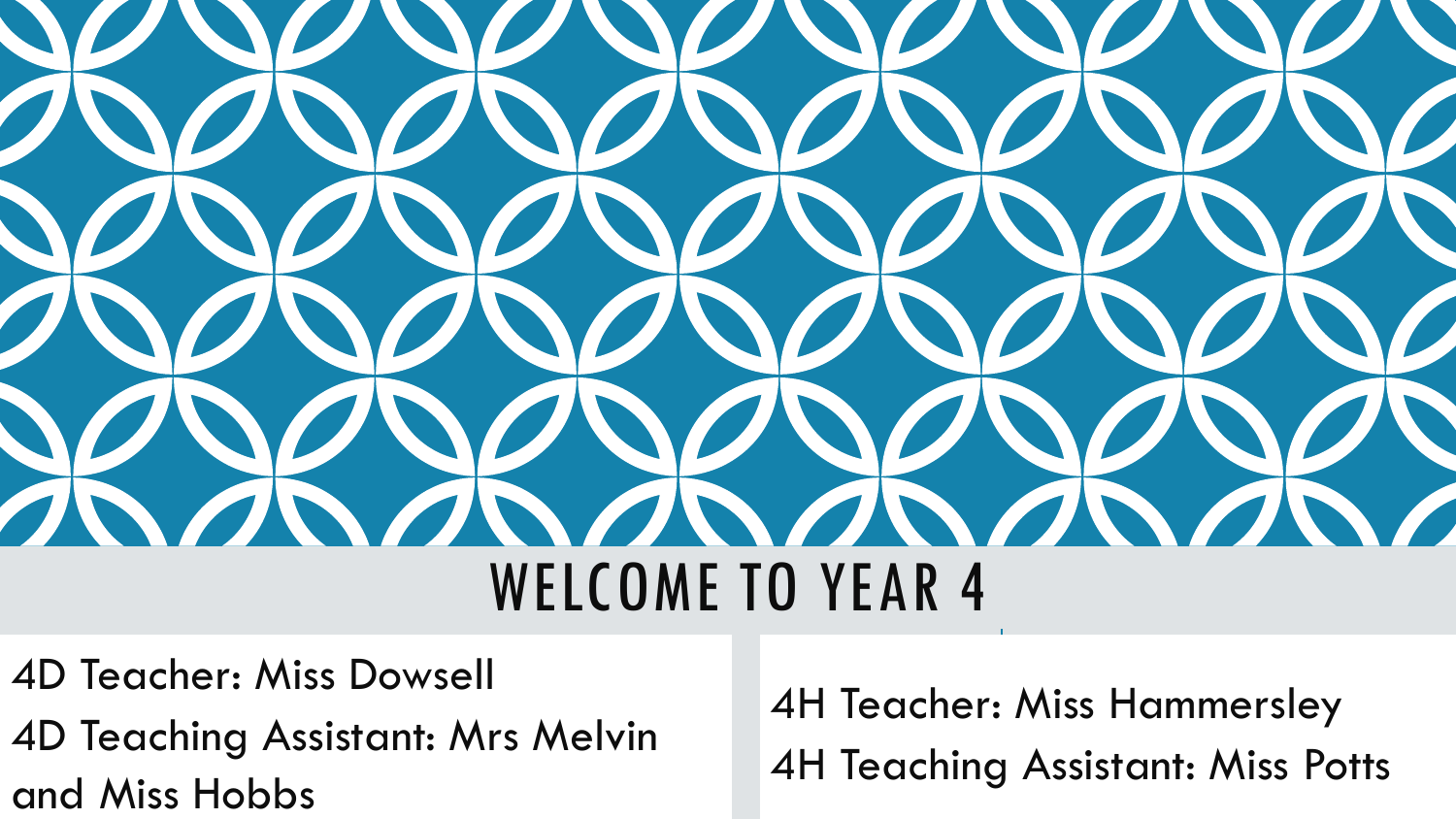### **CONTENTS**

**☆ The Year 4 Team** 

- **What makes Year 4 unique?**
- **Expectations for Year 4**
- **◆ Uniform Reminders**
- **How can you help?**
- ◆ What will the 'new normal' look like
- **A typical day in Year 4**
- **\*\*** Homework
- **❖ Useful Reminders**
- **◆ Questions and contact**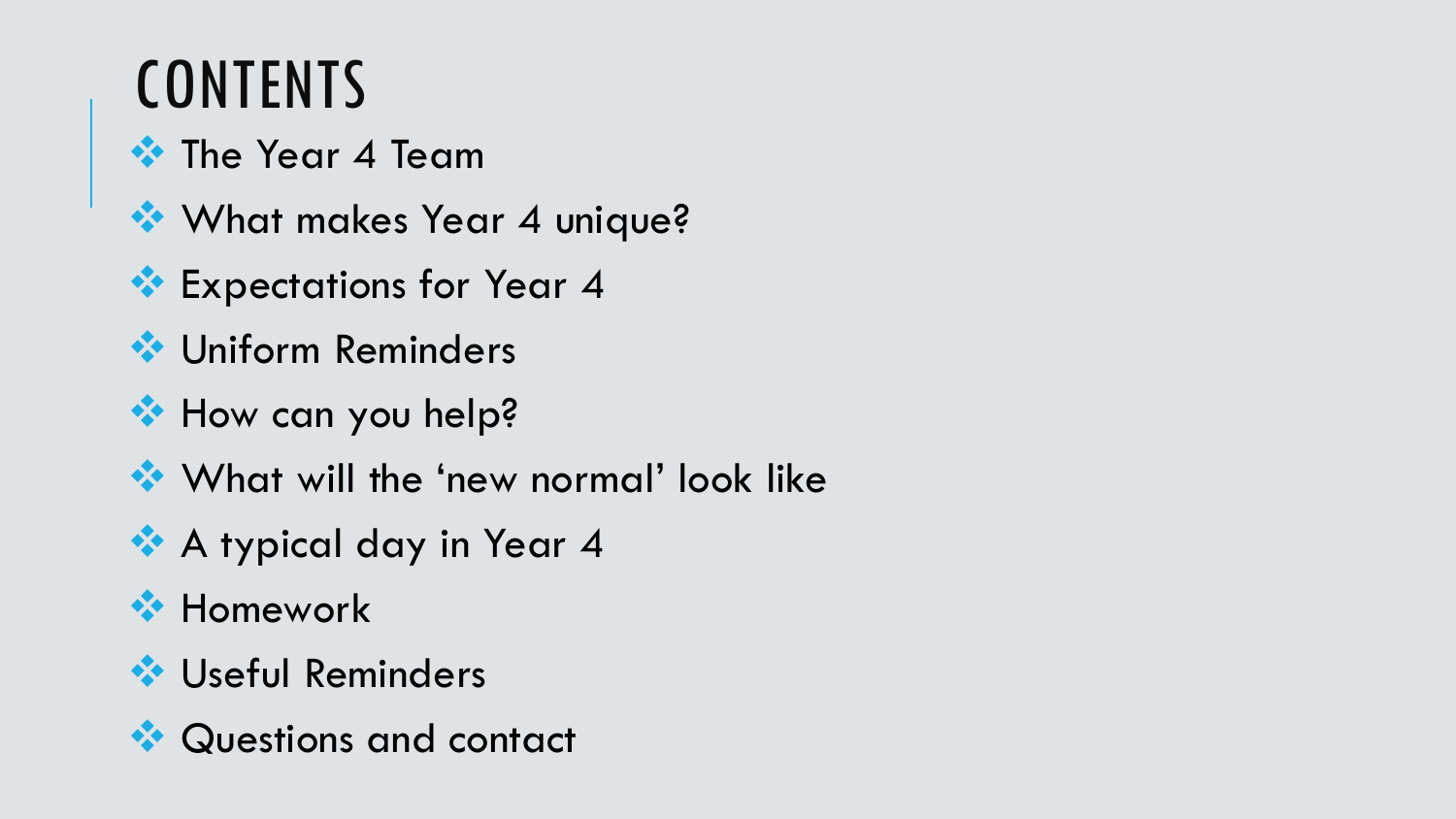# THE YEAR 4 TEAM

**Miss Dowsell is teaching Mrs Theivam's old class and taught 3T for a bit last year,** in person and online! She worked in the double cohort class last year, so knows both 4D and 4H really well! Miss Dowsell is just across the corridor from 4H.

Miss Hammersley taught Year 4 last year so she is really pleased to be teaching Year 4 again this year! She learnt a lot about her new class during the transition meeting with Miss Dowsell at the end of June 2020.

Miss Dowsell and Miss Hammersley enjoyed seeing those children who could come for the transition meetings just before the end of the Summer term. However, we are both really looking forward to seeing everyone back in September!

**Mrs Melvin, Miss Potts and Miss Hobbs are looking forward to working with your** children in September as their Teaching Assistants.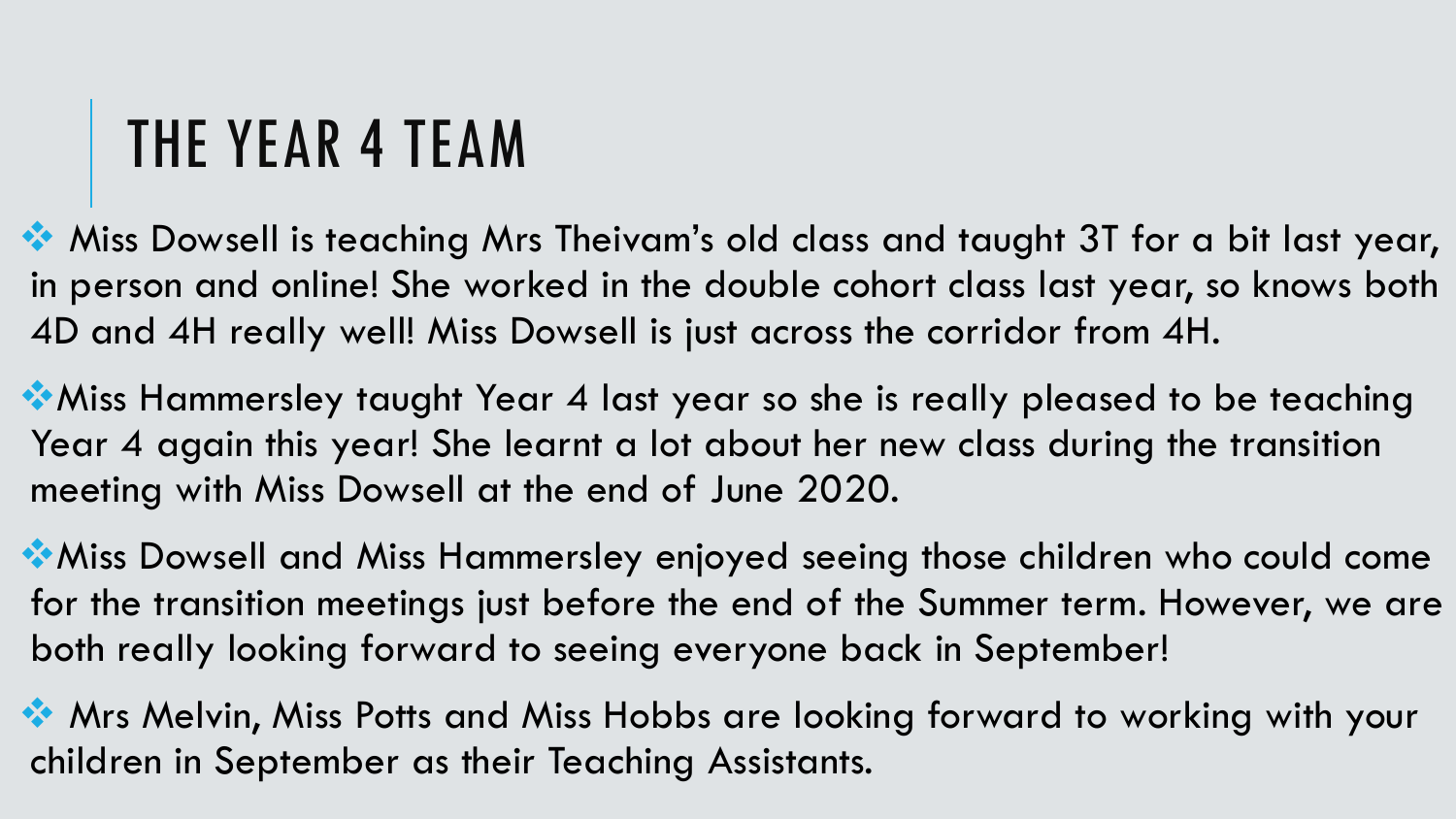# WHAT MAKES YEAR 4 UNIQUE?

#### **Children already know the routines for the Juniors**

Every school year builds on the next and your child will already be familiar with the expectations for KS2.

#### **Independence can be fostered**

Your child will need to remember their homework, spelling books, Guided Reading books and diaries, and to come into school in their PE kits on their PE days. It is a lot to remember, but this is a real chance to see them learn and grow!

#### **Confidence and fun**

We will be learning about lots of fun and exciting topics, from: the Romans, to Rainforests, to Teeth and the Digestive System, and to the Ancient Egyptians!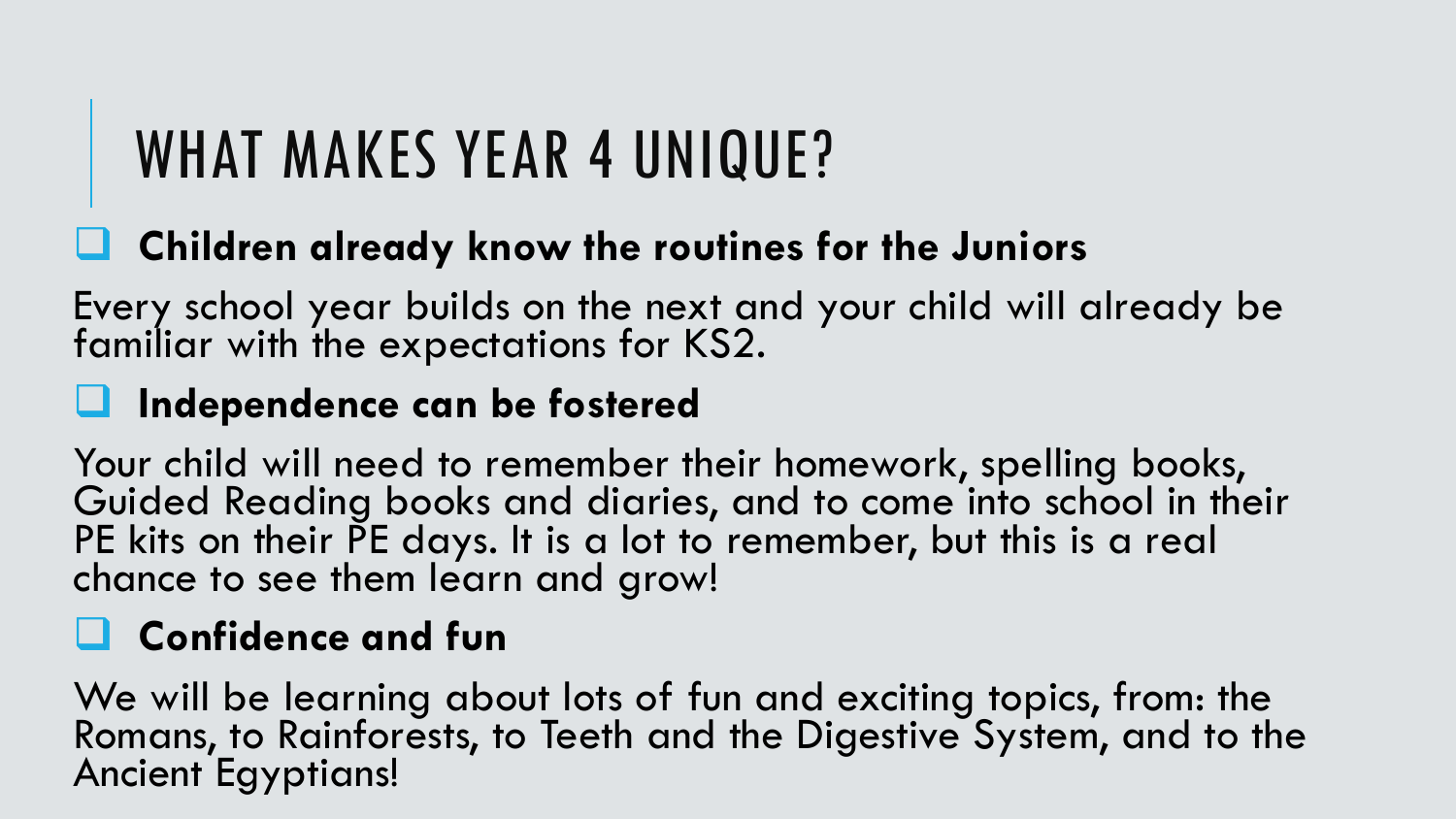# EXPECTATIONS FOR YEAR 4

Mistakes are good. Without them, we don't learn.

Do their best! Then, they know they have done everything they can to help them learn.

**Look for help.** This might be looking at the board, their book or a partner first, then looking to the teacher who will help them.

**Lathallenge themselves. Miss Dowsell and Miss Hammersley** always want to see your child extending themselves in a lesson.

**L**Don't give up, even if something is hard. Persevere!

Show respect to the adults, each other and their classroom.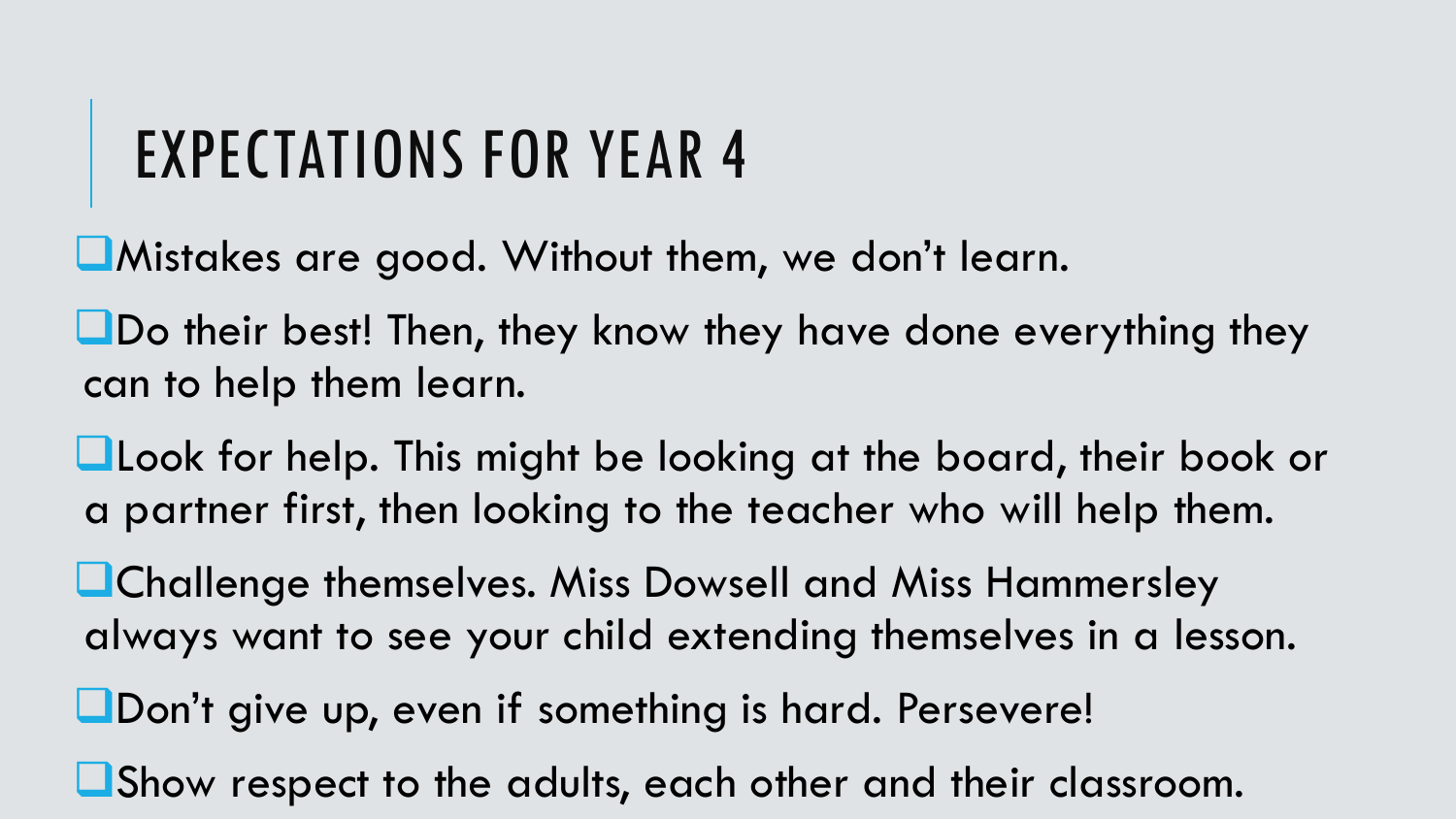# UNIFORM REMINDERS



- Be smart!

- Fleeces (not to be worn indoors, unless your child only has a fleece as their warm jumper. Please wait for them to grow out of this first before purchasing a jumper for wearing indoors)

- No long-sleeved undershirts
- Plain band for hair / long hair to be tied up

- Your child's indoor shoes can also be their training shoes for PE. There is no need to have two pairs of shoes at school for them to wear indoors and outdoors. Please ensure they have a comfortable pair of shoes that they can run around the track in and also wear in school with their uniform.

\* Understandably, if you are awaiting collection of your child's new uniform and they have outgrown their existing uniform, we will be flexible at the start of term.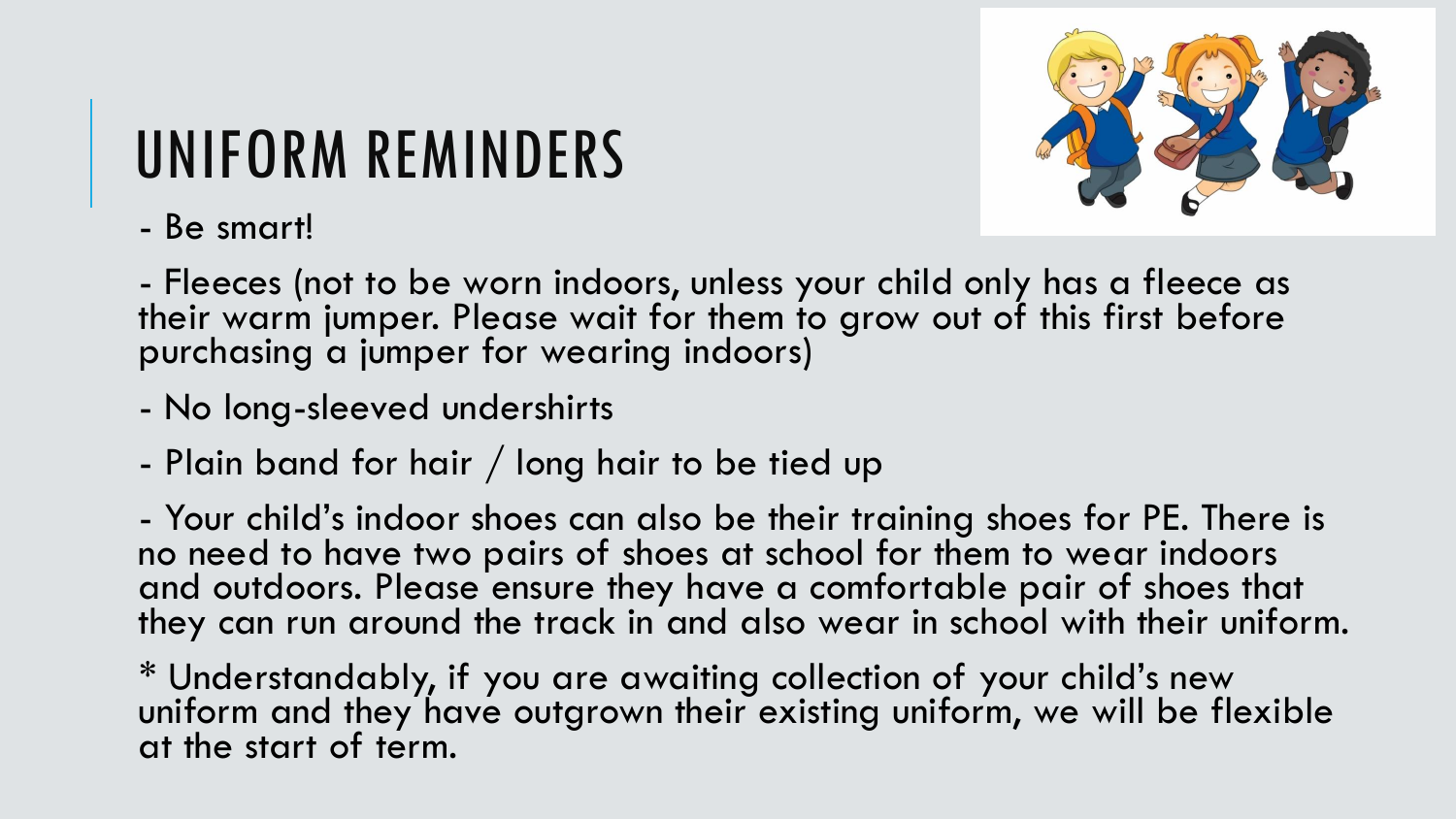# HOW CAN YOU HELP?





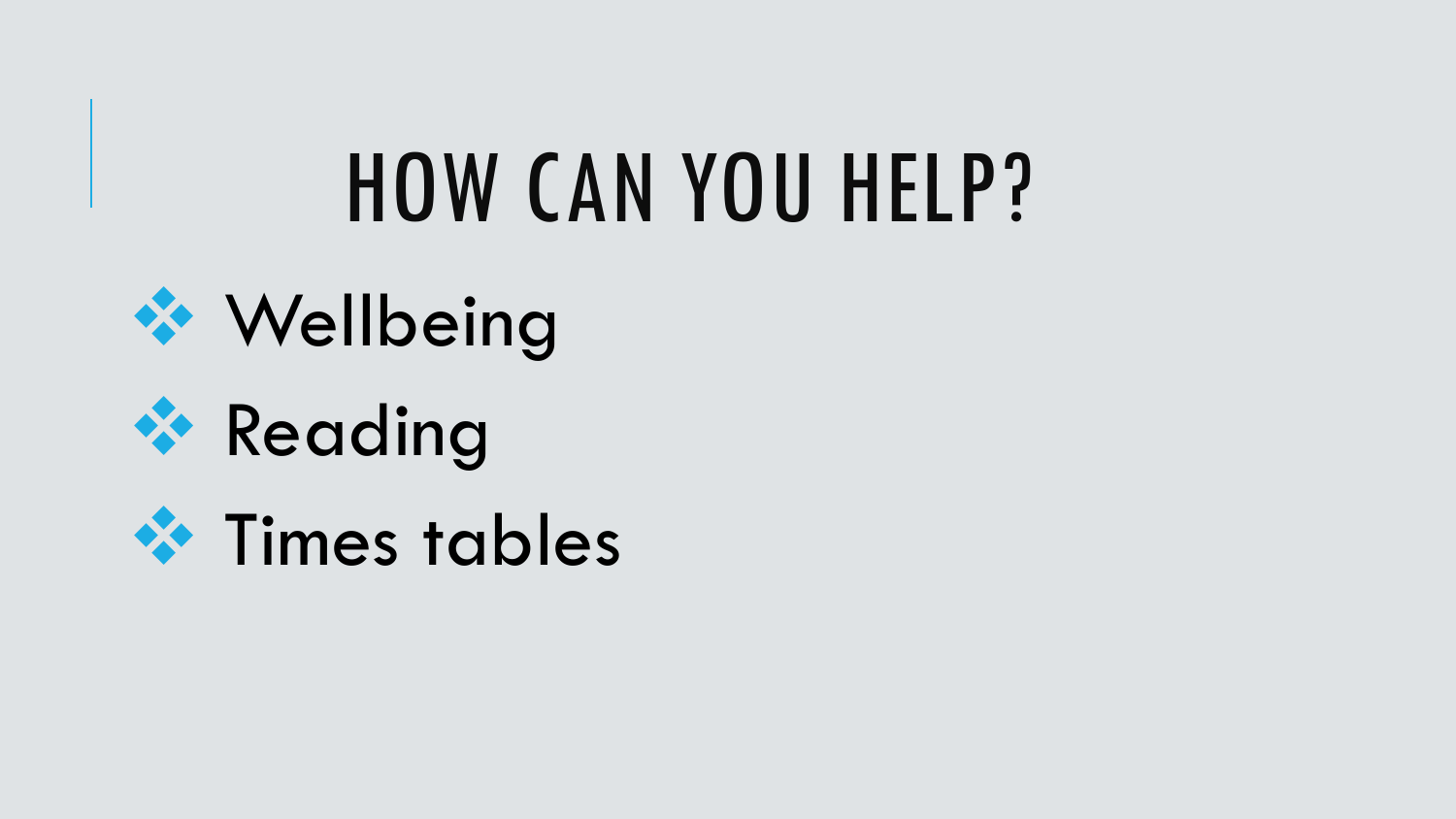#### **WELLBEING**

Talk through the **Five Ways to Wellbeing** (CLANG) regularly with your child. Ask them how they are doing and talk through any concerns you have with your child's class teacher. We will be doing regular PSHE lessons in school.

### **C**onnect

- Keep **L**earning
- Be **A**ctive
- Take **N**otice
- **G**ive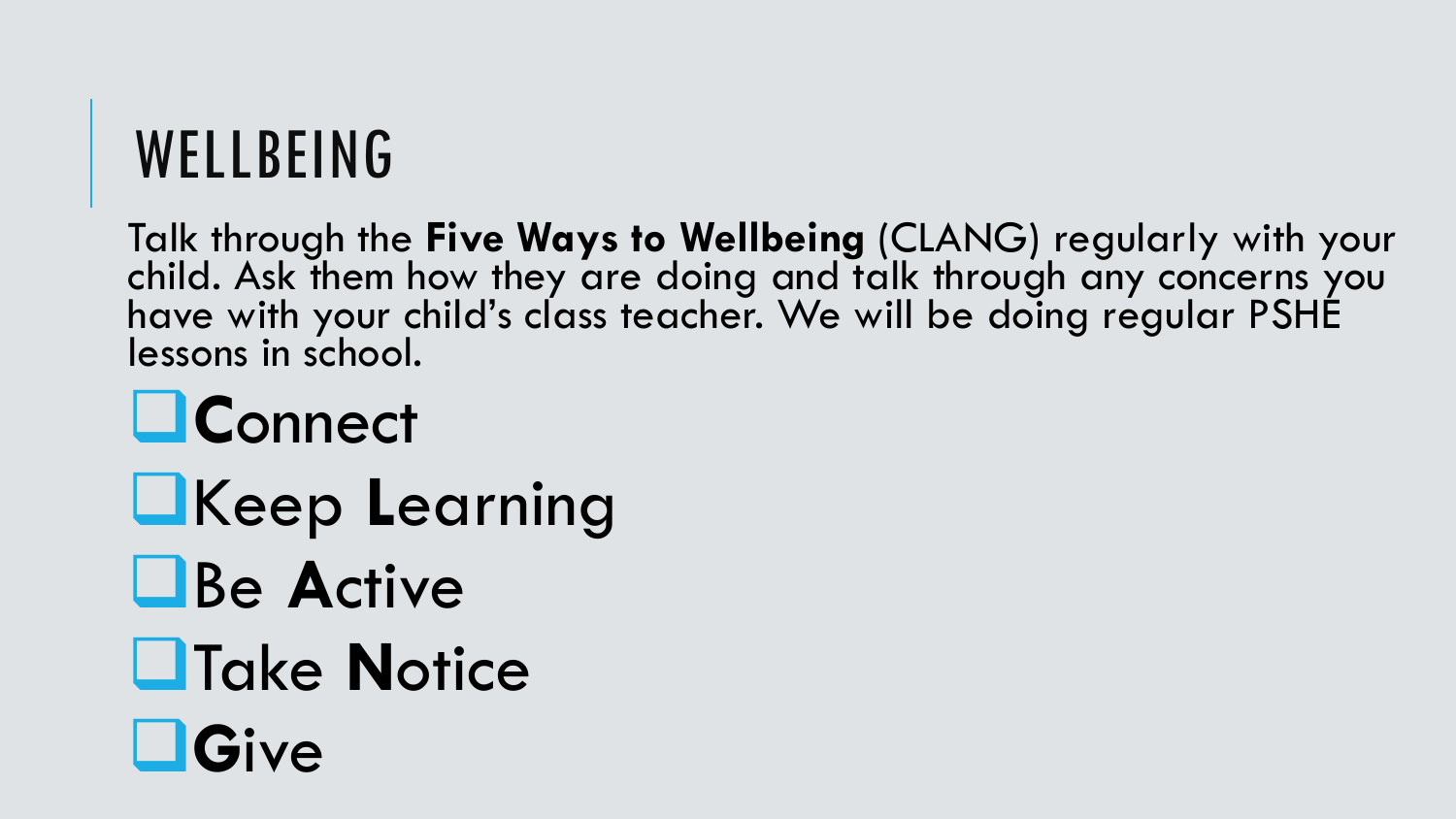### READING GOOD READERS MAKE GOOD WRITERS

- **L** Make time to read to your child as well as to read with them.
- Ask questions and discuss with your child what they are reading.
- $\Box$  Read a wide range of writing fiction and non-fiction.
- **L** Look up the meaning of new words.

Make reading fun! If your child is finding it difficult to engage, find a book that sparks your child's interest. You might like to select a book from the Year 4 recommended reading list (see website – *Pupils* – *Classrooms* – *Year 4*).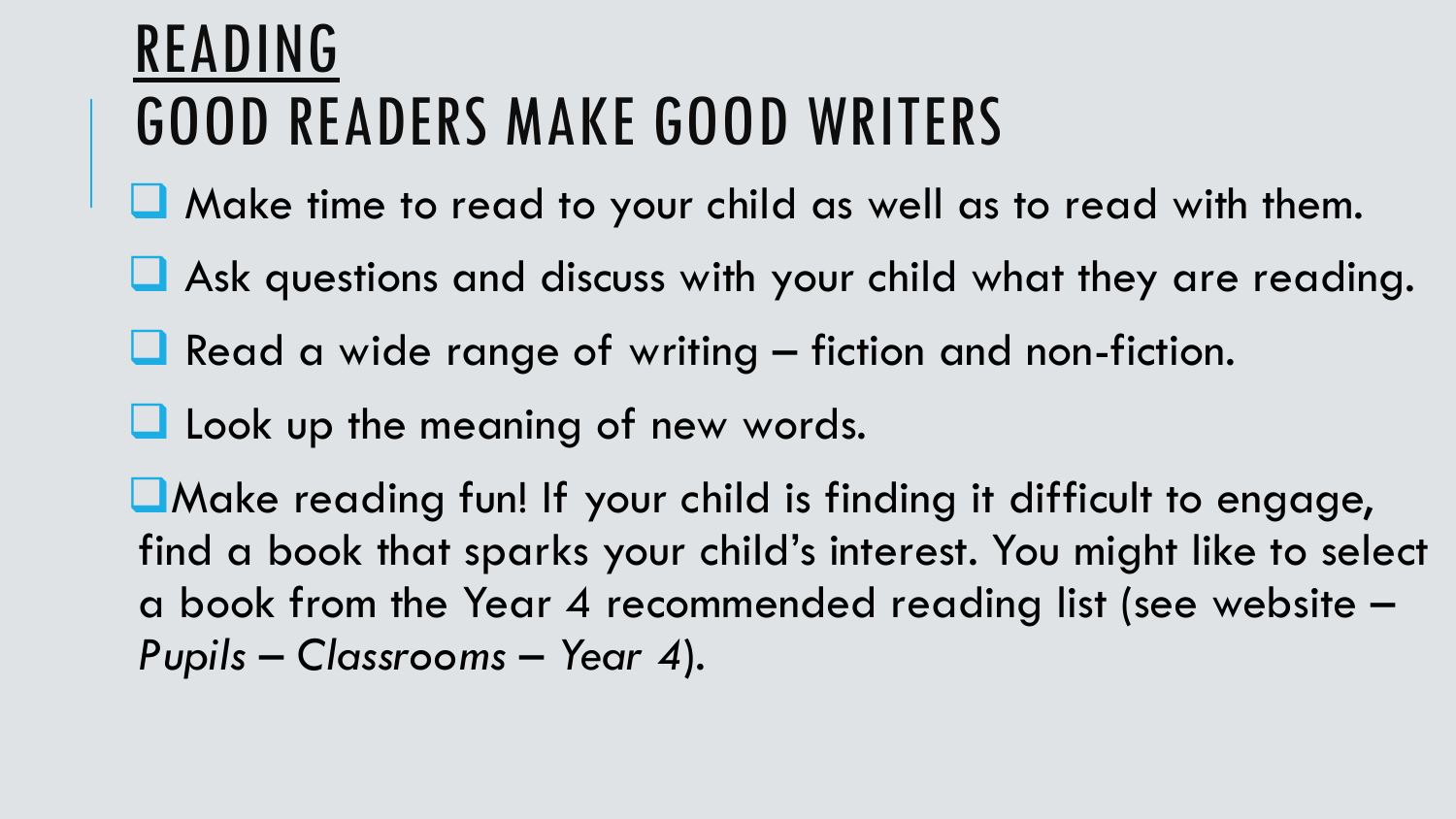# GUIDED READING



Your child will be given their Year 4 Reading Diary at the start of their first Guided Reading session, at the beginning of term.

The Year 4 Reading Diary is a record for the teacher and the pupil so no parent comments are needed.

We will be setting some reading for your child to do between their Guided Reading sessions with their teacher. This could be between 1 or 2 chapters a week.

We ask that you please initial next to your child's reading record each week, to confirm that they have read the chapter or chapters. Please also encourage your child to talk with you about the book and ask them questions to encourage their understanding.

At the back of your child's Reading Diary, there is a space for your child to record and review the books that they have been reading. Alongside the Guided Reading books we will be reading in class, we encourage you to help your child to fill this in with books from home that your child is reading.

Miss Dowsell and Miss Hammersley look forward to seeing your child engage with the Guided Reading texts we have chosen for them to read and we look forward to seeing what your child is reading at home through the book reviews throughout the year.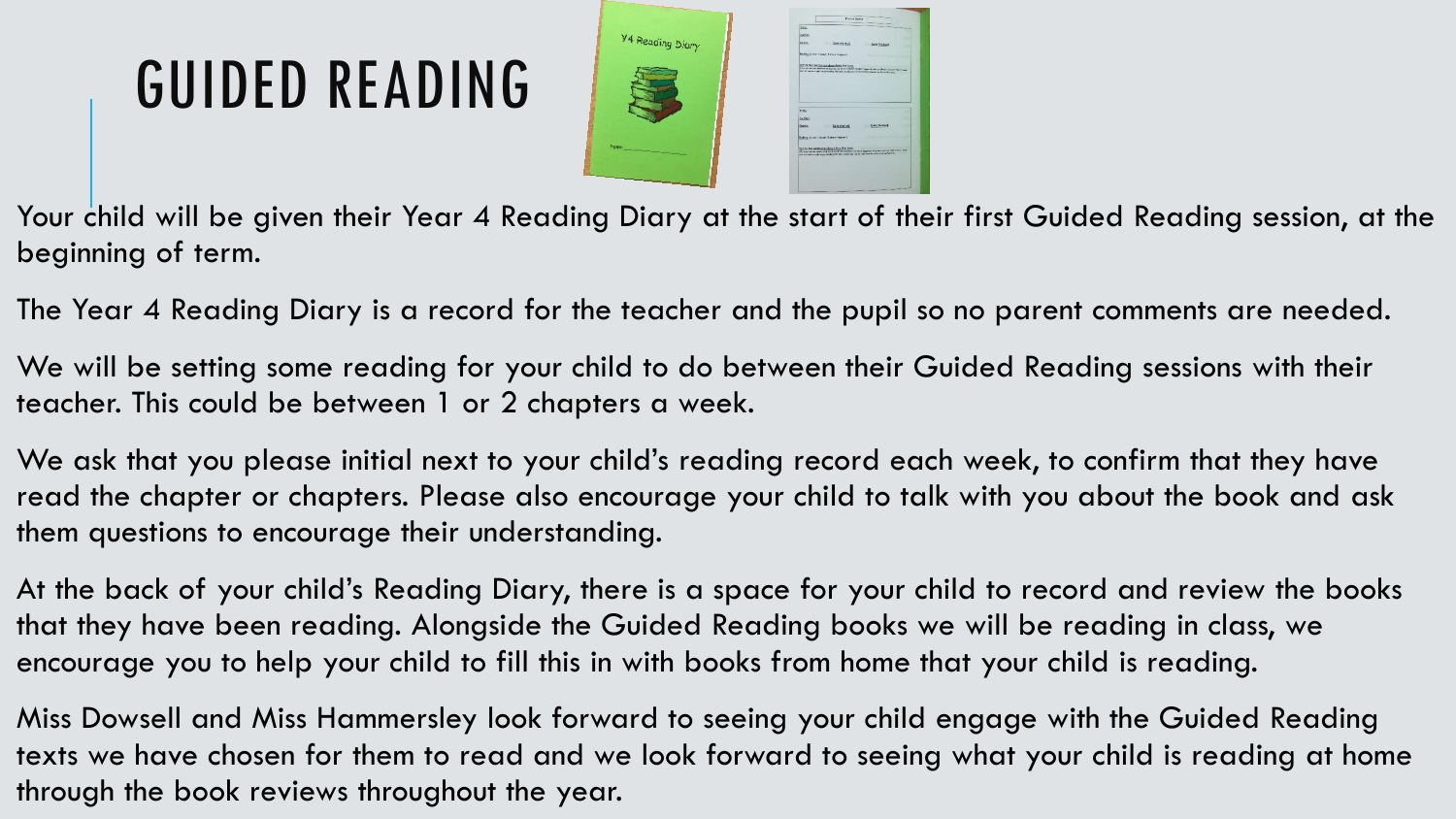#### TIMES TABLES

By the end of Year 4, we would like as many pupils as possible to be fluent and confident with their multiplication tables up to 12 x 12. Knowing these opens up so many more Maths areas for your child and they are fun to learn too! As well as using TTRockstars, why not quiz your child in the car, on your way to school or at random points of the day?



If you need to know your child's TTRockstars login, please get in touch via admin@maple.herts.sch.uk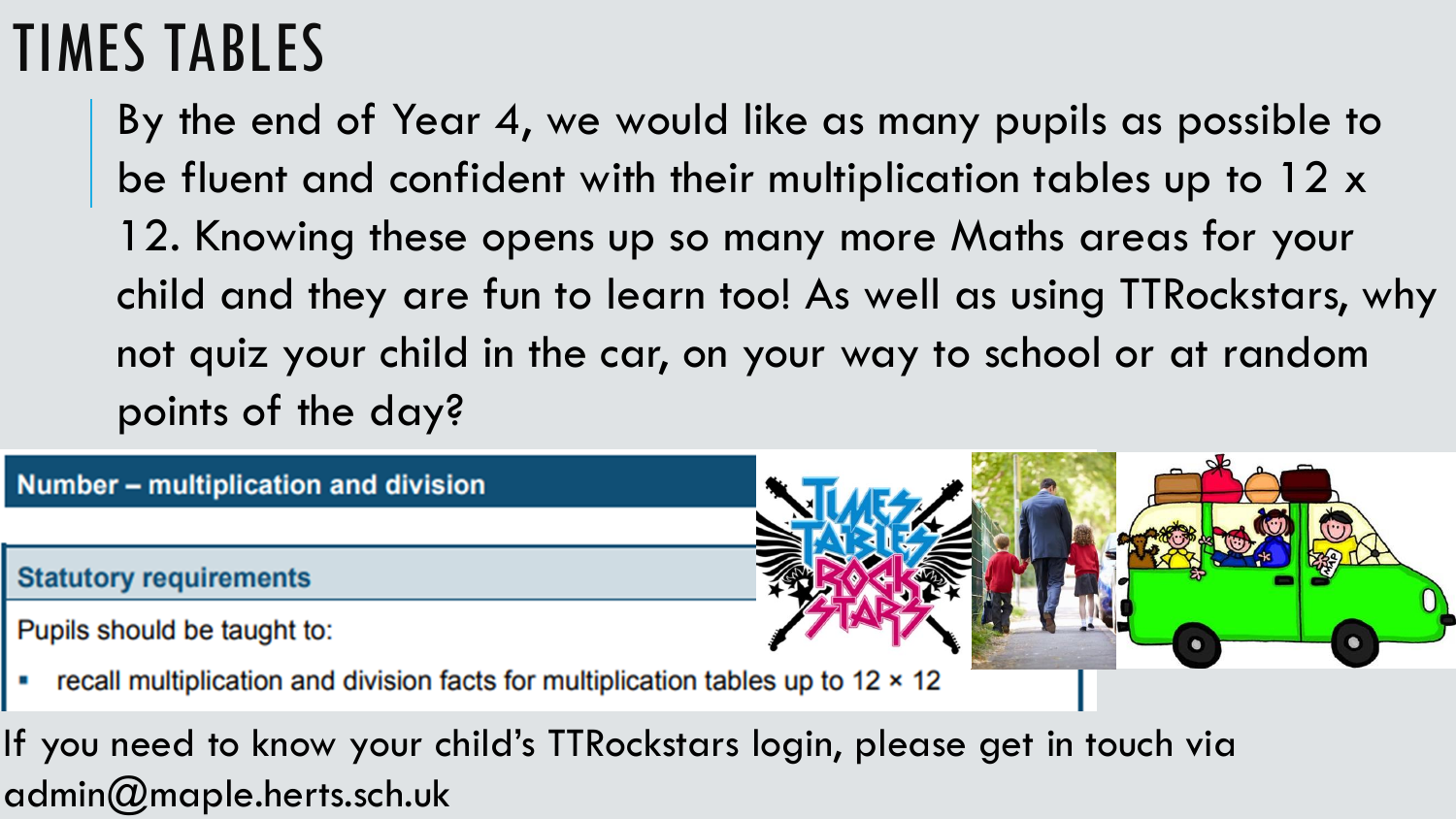### HOME STUDY, SPELLINGS & GUIDED READING

- 30 minutes English and Maths tasks will be set each week on a Friday and returned on a Wednesday. The English will be set using your red, 'My Fourth English Workabook' and the Maths will mostly be set using MyMaths (online submission).

- If you need any logins, please email [admin@maple.herts.sch.uk](mailto:admin@maple.herts.sch.uk)

- Spellings will be set weekly and new spellings will be sent home in your child's spelling book every Thursday. Please ensure your child's spelling book is returned for their spelling test which will take place every Thursday morning.

- Please ensure that your child's Guided Reading book is in school, in time for their weekly Guided Reading session. Your child will benefit the most if they have time to read and understand the chapters that we ask them to read in-between sessions. Your child's reading day will be on a bookmark that they will be given at the start of term.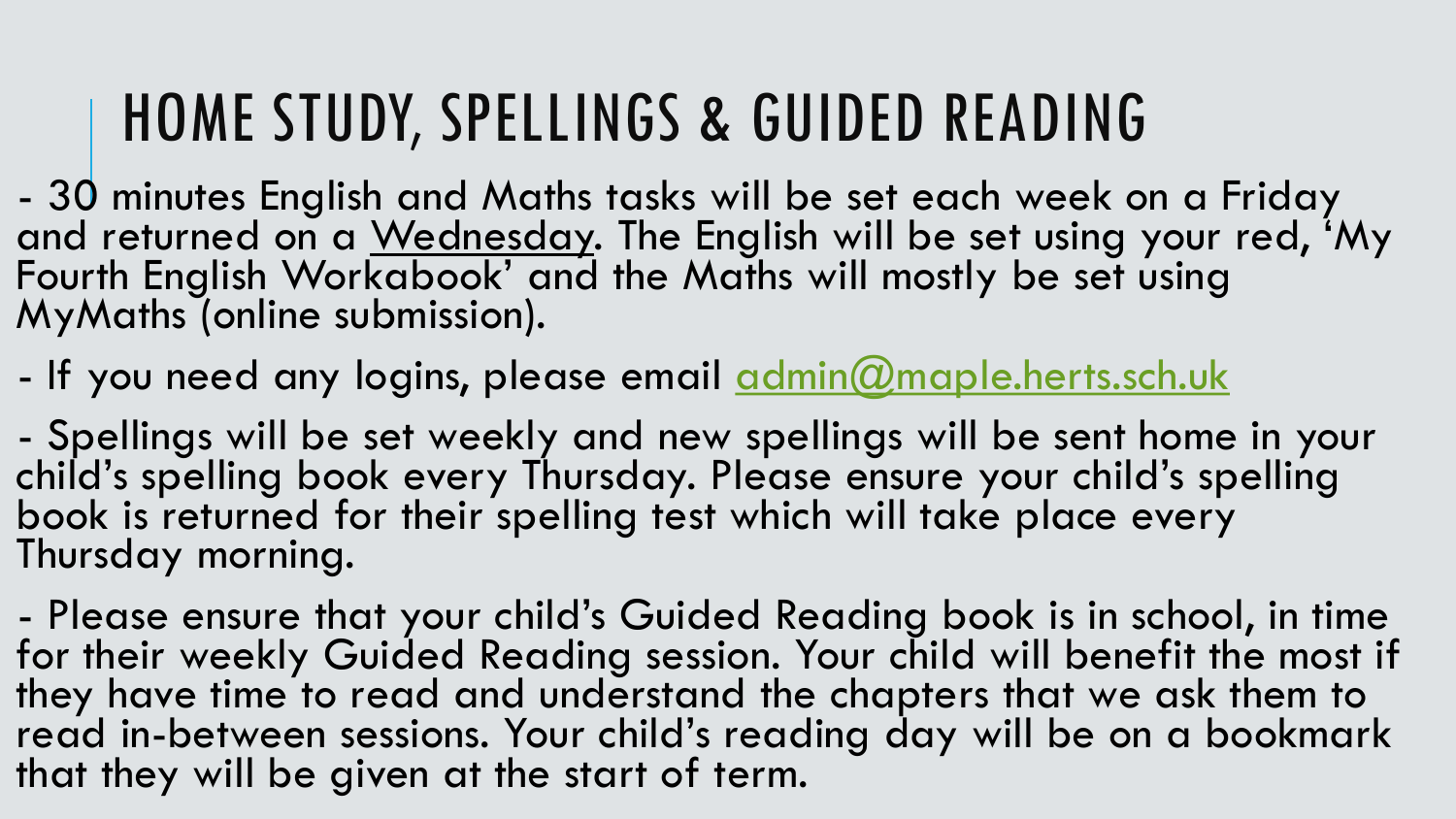# WHAT WILL THE 'NEW NORMAL' LOOK LIKE IN YEAR 4

 $\bullet$  Our school day will start from 8:35 – 8:45, where there will be some Early Morning Work for your child to complete. We will then have registration and aim to start our English lessons at 8:50.

4D will enter via the Junior Entrance, using the indoor staircase (keeping to the left), and 4H will enter via the fire escape steps.

We will be washing our hands regularly throughout the school day, with soap and water for 20 seconds. We will all wash our hands at the start of the day, at the end of each playtime, after an outdoor PE activity, before going to the Library and before lunchtime.

 $\bullet$  Tissues and bins will be provided in the classroom and around the school to 'catch it, bin it, kill it.'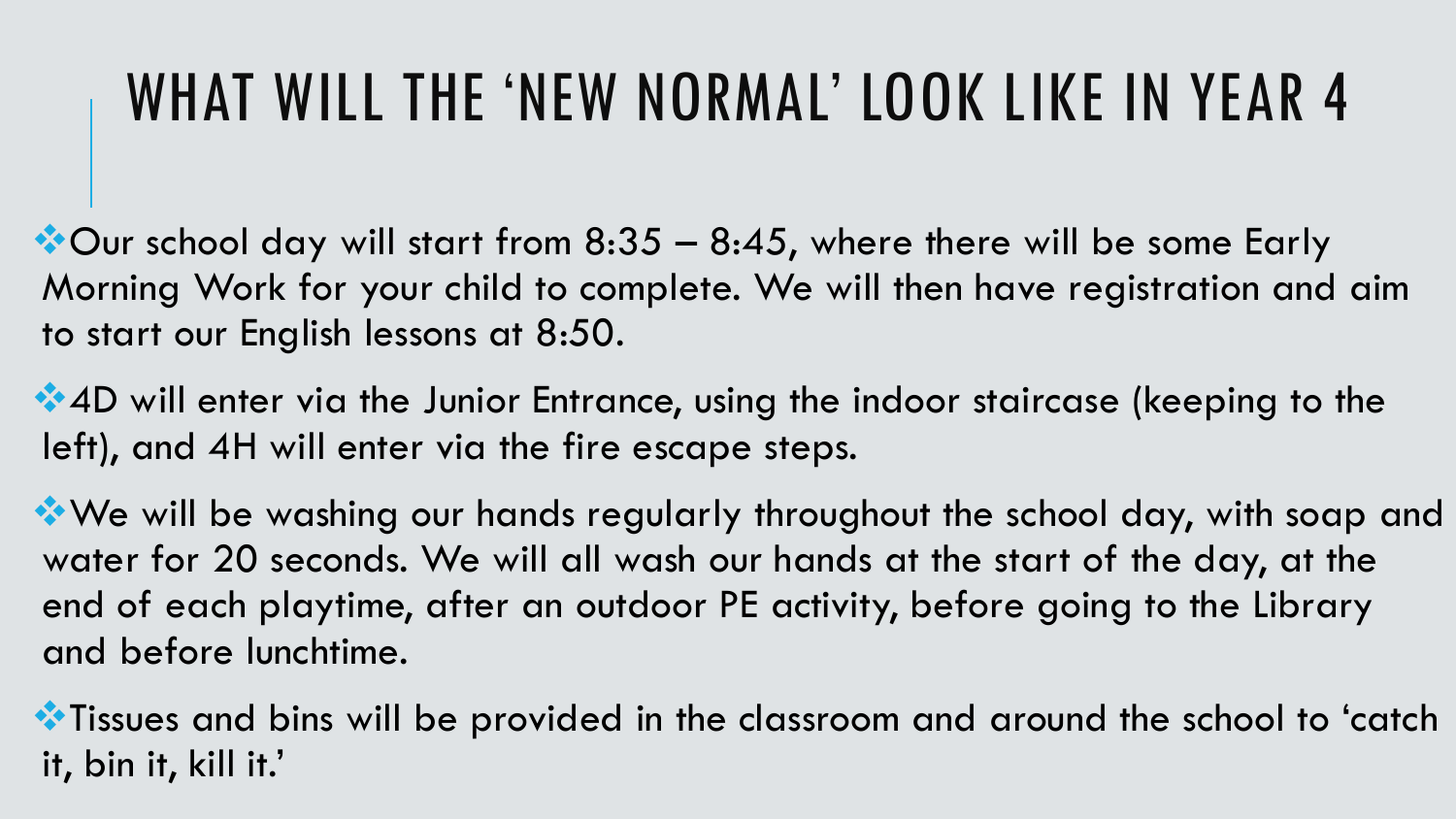Maple have adopted a 'no touching policy'. This means that no one should touch each other. Staff and children will socially distance where possible.

**\*\*** The classroom tables have been laid out in rows so that children are sat side by side, as opposed to face to face.

All children are to bring their own water bottles to school and take them home at the end of each day.

Your child will be provided with their own set of school resources to use, including: pens, pencils, scissors, rulers and glue.

\*On P.E days, children are to come to school wearing their PE kits. This is on Mondays and Thursdays if you are in 4H and Wednesdays and Thursdays if you are in 4D. If your child forgets their PE kit, they will complete the P.E lesson in their school uniform.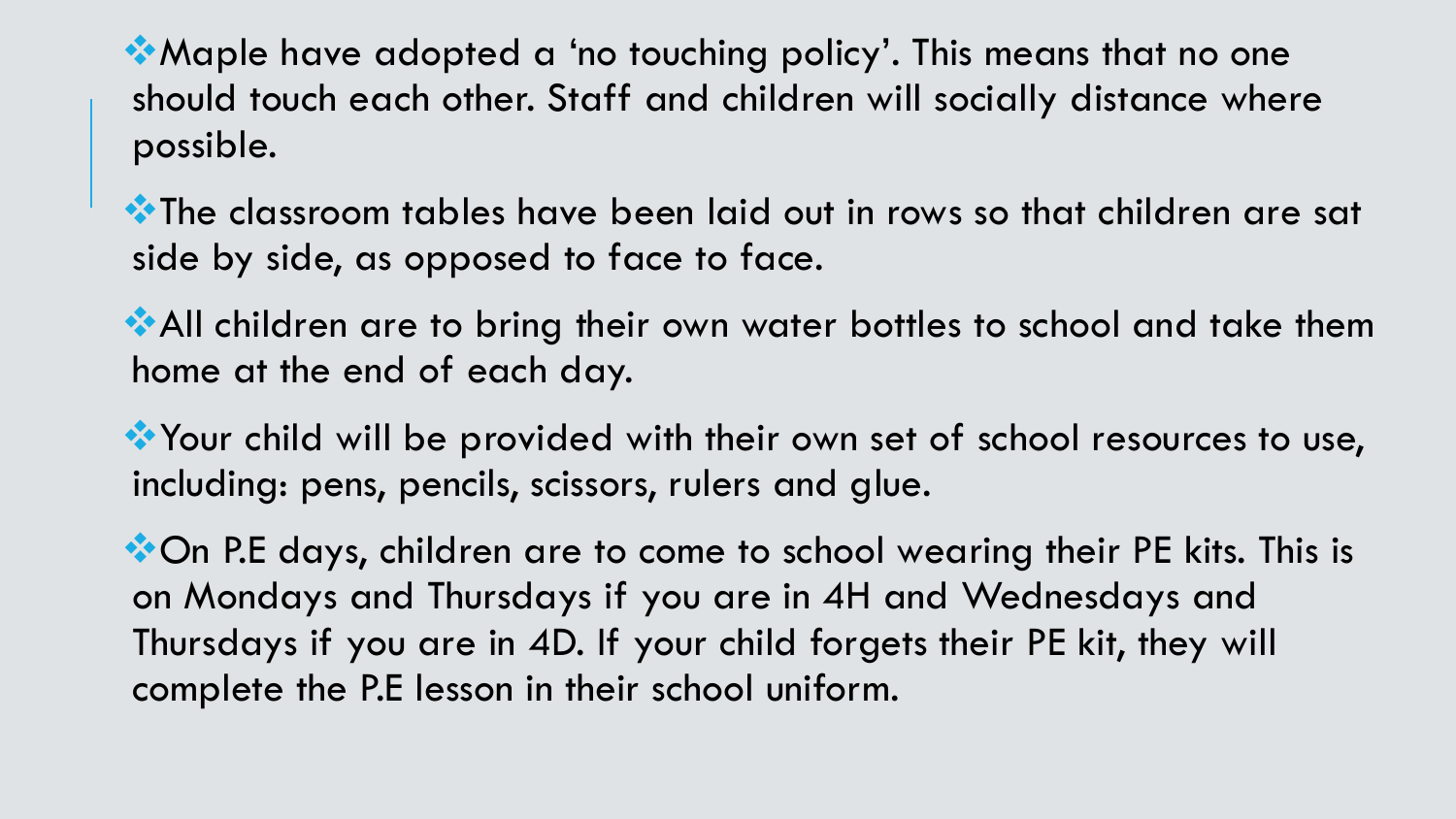### A TYPICAL DAY IN YEAR 4

- Soft start for Juniors: 8:35am 8:45am
- **\*** English and Guided Reading will take place before break
- Break time: 10:15 10:30
- **Maths**
- **Play time: 12:00 12:30**
- **We Lunch time: 12:30 1:15**

**\*\*** Topic (including: Music, P.E (twice a week), History/Geography, Computing, Science, French, R.E, Library (every other week), PSHE)

\*Golden Time will take place in your child's classroom for 30 minutes every Friday. This is something we really look forward to.

\*Home time: 3:15pm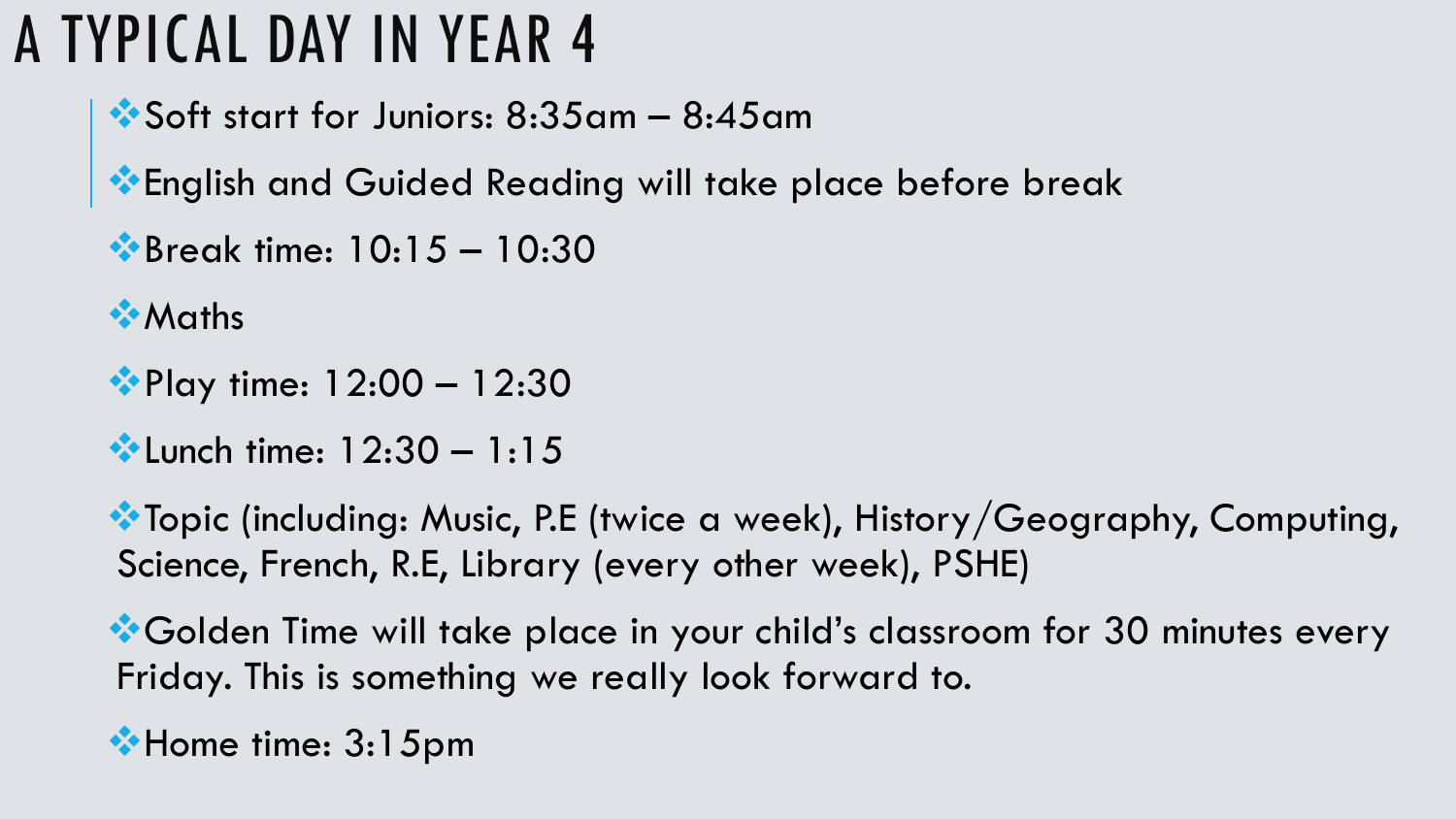#### USEFUL REMINDERS

- **L**Parent/Teacher Consultations: 20<sup>th</sup> and 22<sup>nd</sup> October, 3:30pm – 8:00pm. The school will implement protective measures to keep everyone safe.
- $\Box$ If your child is sick, please remember the 48-hour absence rule. Obviously, if you or your child have any Covid-19 related symptoms, you must follow the current advice.
- **QPlease take a look at the Year 4 Recommended Reading List** for suggested books to read.
- **L**Please provide your child with a healthy snack for them to eat at break times. This can be either a piece of fruit (fresh or dried) or a vegetable.